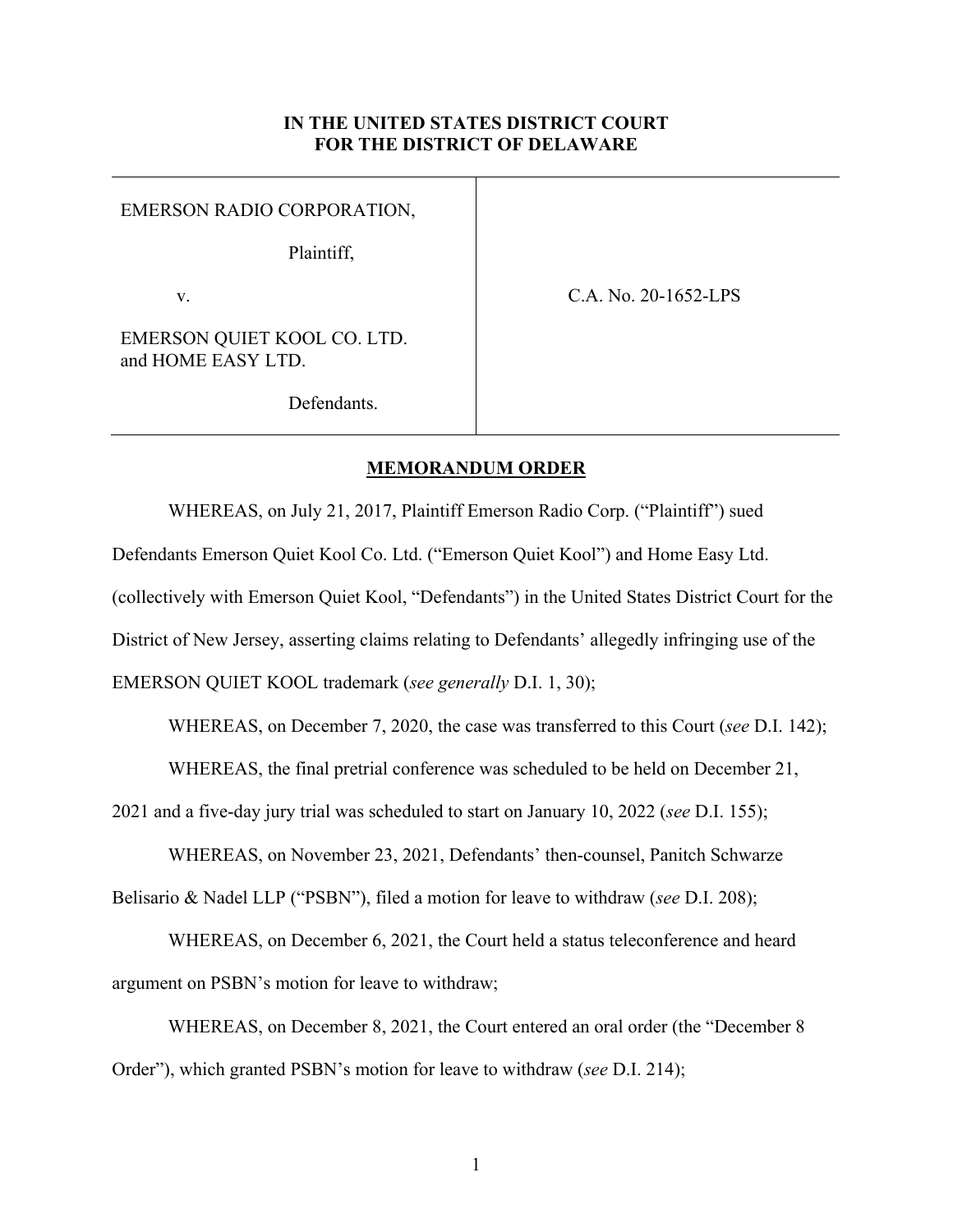WHEREAS, in the December 8 Order, the Court also ordered that "substitute counsel for Defendants must enter an appearance no later than December 15, 2021," and that "[f]ailure to do so will result in entry of default, provided that Plaintiff[] file[s] an appropriate motion" (*id.*);

WHEREAS, in the December 8 Order, the Court rescheduled the pretrial conference for January 13, 2022 and trial for January 24, 2022, provided that substitute counsel for Defendants appeared as required by the order (*see id.*);

 WHEREAS, on December 15, 2021, the Court received a letter (dated December 14, 2021) from Emerson Quiet Kool (i.e., from the party, not from an attorney representing the party), requesting a 30-day extension to retain substitute counsel (*see* D.I. 216), to which Plaintiff objected, also on December 15, 2021 (*see* D.I. 217);

WHEREAS, no counsel entered an appearance for Defendants by December 15, 2021; WHEREAS, on December 16, 2021, Plaintiff filed a request for entry of default (D.I. 218);

WHEREAS, on December 16, 2021, the Court issued a memorandum order denying Emerson Quiet Kool's request for extension of time and granting Plaintiff's request for entry of default (*see* D.I. 219);

WHEREAS, on December 16, 2021, the Clerk of Court entered default, in accordance with Federal Rule of Civil Procedure 55(a), against both Defendants (*see* D.I. 220);

WHEREAS, on December 23, 2021, Plaintiff filed a motion for default judgment, pursuant to Rule 55(b)(2), including a request for permanent injunctive relief, disgorgement of wrongful profits attributable to trademark infringement, and other relief (*see* D.I. 223);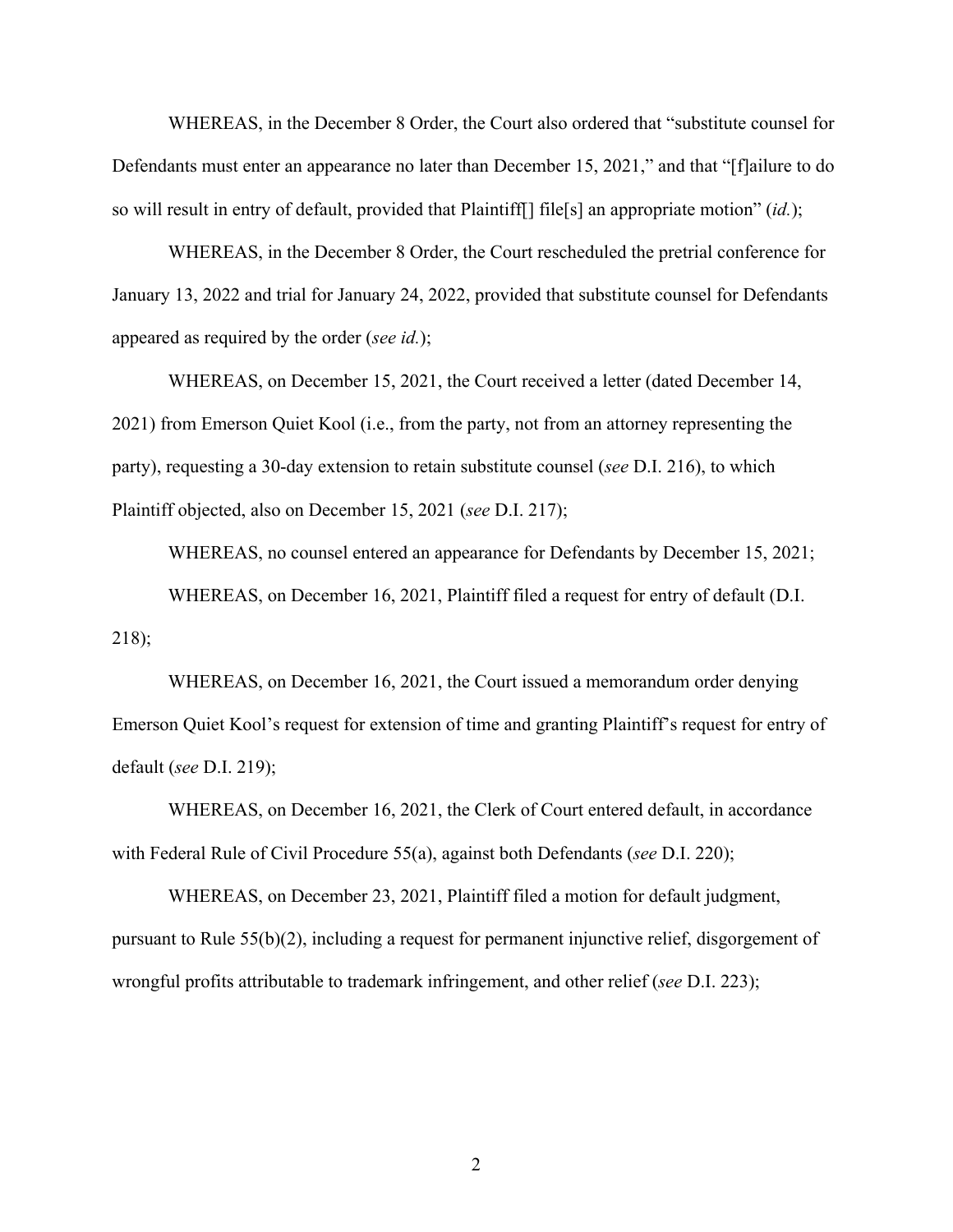WHEREAS, on January 10, 2022, without entering an appearance, an attorney filed a letter advising the Court that Defendants had, on January 7, 2022, retained substitute counsel (*see* D.I. 228);

WHEREAS, on January 11, 2022, the Court entered an oral order which (1) canceled the rescheduled pretrial conference and trial; (2) ordered that "if counsel is going to appear for Defendants, he must enter his appearance no later than January 14 at 6:00 p.m.;" and (3) set out a briefing schedule for Plaintiff's motion for default judgment (*see* D.I. 229);

WHEREAS, on January 14, 2022, counsel entered an appearance for Defendants (*see* D.I. 233);

 WHEREAS, the Court has considered the parties' briefs and other materials submitted in connection with Plaintiff's motion for default judgment (*see, e.g.*, D.I. 224, 235-39);<sup>1</sup>

WHEREAS, the Court also heard argument via teleconference on April 12, 2022;

 NOW, THEREFORE, IT IS HEREBY ORDERED that Plaintiff's motion for default judgment (D.I. 223) is GRANTED and Defendants' motion to set aside the default is DENIED. The Court will enter a separate order to effectuate the relief it is granting Plaintiff.

1. "[T]he entry of a default judgment is left primarily to the discretion of the district court." *Hritz v. Woma Corp.*, 732 F.2d 1178, 1180 (3d Cir. 1984). Whether a default judgment should be entered requires consideration of three factors: "(1) prejudice to the plaintiff if default is denied, (2) whether the defendant appears to have a litigable defense, and (3) whether defendant's delay is due to culpable conduct." *Chamberlain v. Giampapa*, 210 F.3d 154, 164 (3d Cir. 2000). A court "may set aside an entry of default for good cause," Fed. R. Civ. P. 55(c),

<sup>&</sup>lt;sup>1</sup> As Defendants request (*see* D.I. 236 at 1), the Court is treating their opposition to Plaintiff's motion for default judgment as also constituting a motion to set aside the default under Rule 55(c).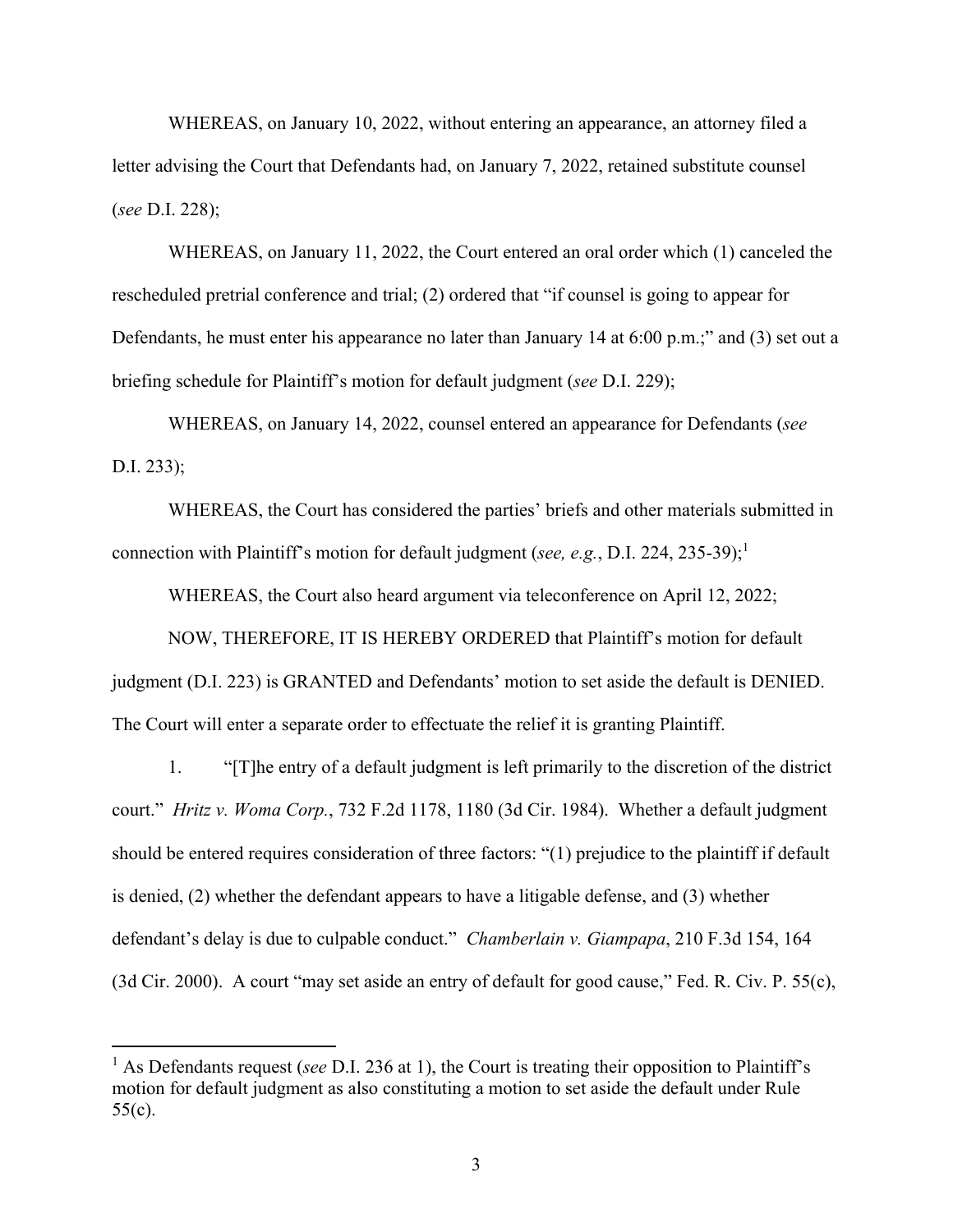and evaluating such a motion requires consideration of the same three factors applicable to whether to enter a default judgment, *see United States v. \$55,518.05 in U.S. Currency*, 728 F.2d 192, 195 (3d Cir. 1984). Entry of default or default judgment is disfavored, and doubtful cases are "resolved in favor of the party moving to set aside the default judgment 'so that cases may be decided on their merits.'" *Id.* at 194-95 (quoting *Tozer v. Charles A. Krause Milling Co.*, 189 F.2d 242, 245 (3d Cir. 1951)).

2. With respect to prejudice, under Third Circuit law, "[d]elay in realizing satisfaction on a claim rarely serves to establish the degree of prejudice sufficient to prevent the opening a default judgment entered at an early stage of the proceeding." *Feliciano v. Reliant Tooling Co.*, 691 F.2d 653, 656-57 (3d Cir. 1982). However, "prejudice is not limited to irremediable or irreparable harm." *Briscoe v. Klaus*, 538 F.3d 252, 259 (3d Cir. 2008) (internal quotation marks omitted). "It also includes the burden imposed by impeding a party's ability to prepare effectively a full and complete trial strategy." *Id.* (internal quotation marks omitted).

In this case, Plaintiff has demonstrated that it has suffered the kind and magnitude of prejudice sufficient to support a default judgment. The Court agrees with Plaintiff that "because of the absence of counsel [for Defendants] and [Defendants'] lack of participation in pre-trial filings, there was no other avenue for Plaintiff to obtain relief beyond default judgment." (D.I. 239 at 2) As Defendants' prior counsel, PSBN, explained, Defendants "refuse[d] to engage [PSBN] on discussions for presenting their case at trial," leaving PSBN "unable to respond to Plaintiff's requests for a meet and confer regarding pretrial exchanges." (D.I. 212 at 2-3) After PSBN's withdrawal, the Court provided a brief continuance of the scheduled pretrial conference and trial and ordered Defendants to retain substitute counsel and serve their pretrial disclosures. (*See* D.I. 214) Defendants again failed to fulfill their obligations, rendering it impossible for the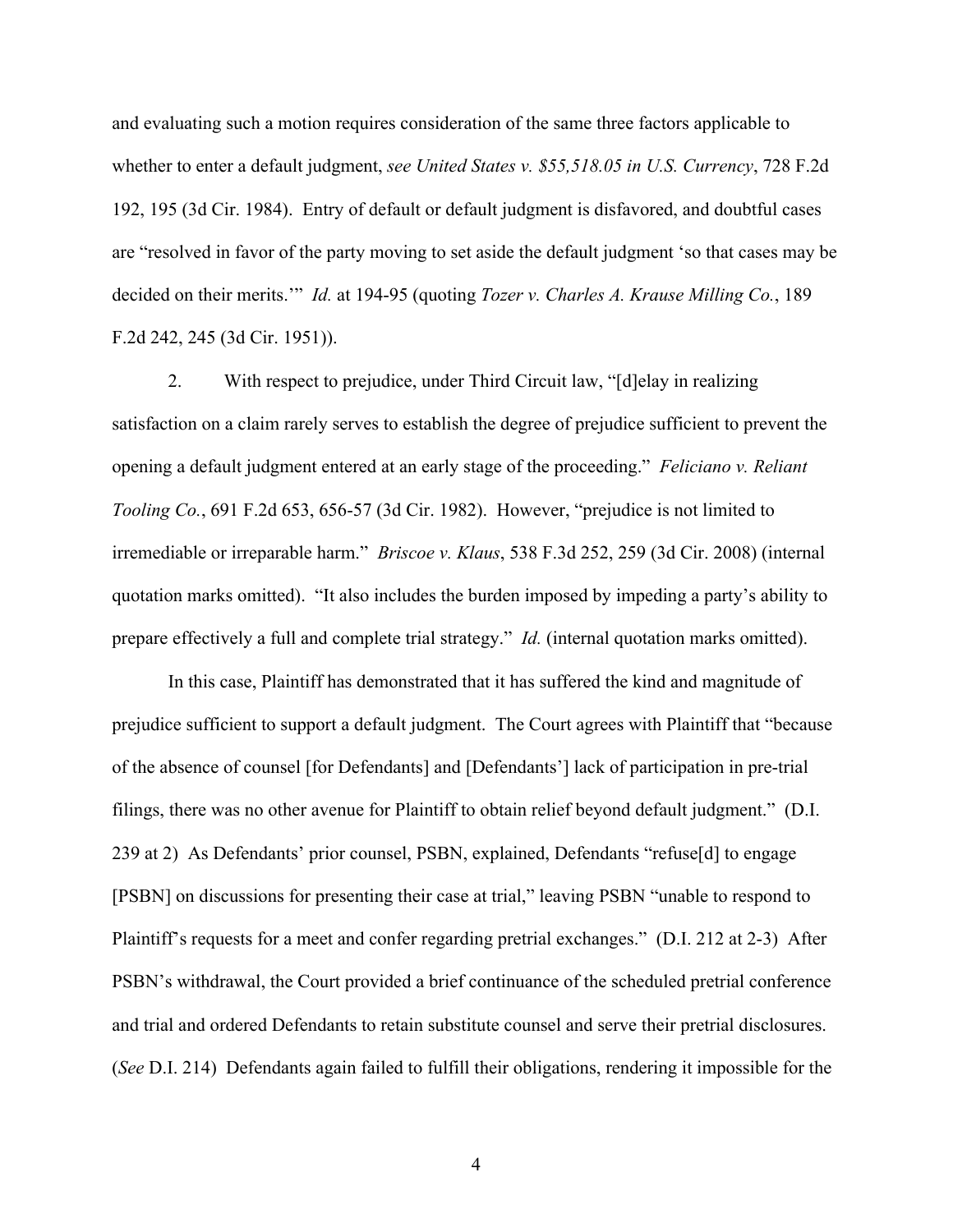Court to conduct the trial on the rescheduled date. Defendants' actions (and inaction), thus, effectively impeded Plaintiff's ability to prepare "a full and complete trial strategy," a type of injury courts have found to be sufficiently prejudicial to support entry of a default judgment. *See, e.g.*, *Ware v. Rodale Press, Inc.*, 322 F.3d 218, 222-23 (3d Cir. 2003) (finding defendant was prejudiced by plaintiff's failure to provide computation of damages until one week prior to trial); *Poulis v. State Farm Fire & Cas. Co.*, 747 F.2d 863, 868 (3d Cir. 1984) (finding defendant was prejudiced because it had "to file its pretrial statement without the opportunity to review plaintiffs' pretrial statement which was due to be filed first").

Defendants' arguments to the contrary are unpersuasive. Defendants contend that "the short time since entry of default and the fact that default judgment has not yet been entered weigh against finding prejudice." (D.I. 236 at 13) Plaintiff correctly points out that the cases Defendants rely on for this proposition involve default judgments entered at an early stage of the proceeding, whereas "[t]he parties are far from the early stage here." (D.I. 239 at 3) The Court agrees with Plaintiff that "[t]he prejudice here is more akin to situations in which defendants fail to appear or continue at trial, which routinely results in a default upheld on appeal." (*Id.*) (citing *Hoxworth v. Blinder, Robinson & Co.*, 980 F.2d 912, 918 (3d Cir. 1992))

Indeed, by the time the default was entered, Plaintiff was ready for trial and was entitled to the scheduled trial it had been litigating toward for more than four years. It was clear by that point that the alleged injury Plaintiff claimed Defendants were causing it in the marketplace could only be halted by judicial action, which would only be available if a trial was conducted. To now set aside the entry of default and (as Defendants suggest) reschedule the trial at some future date would not only be utterly unfair to Plaintiff; it would also dangerously diminish the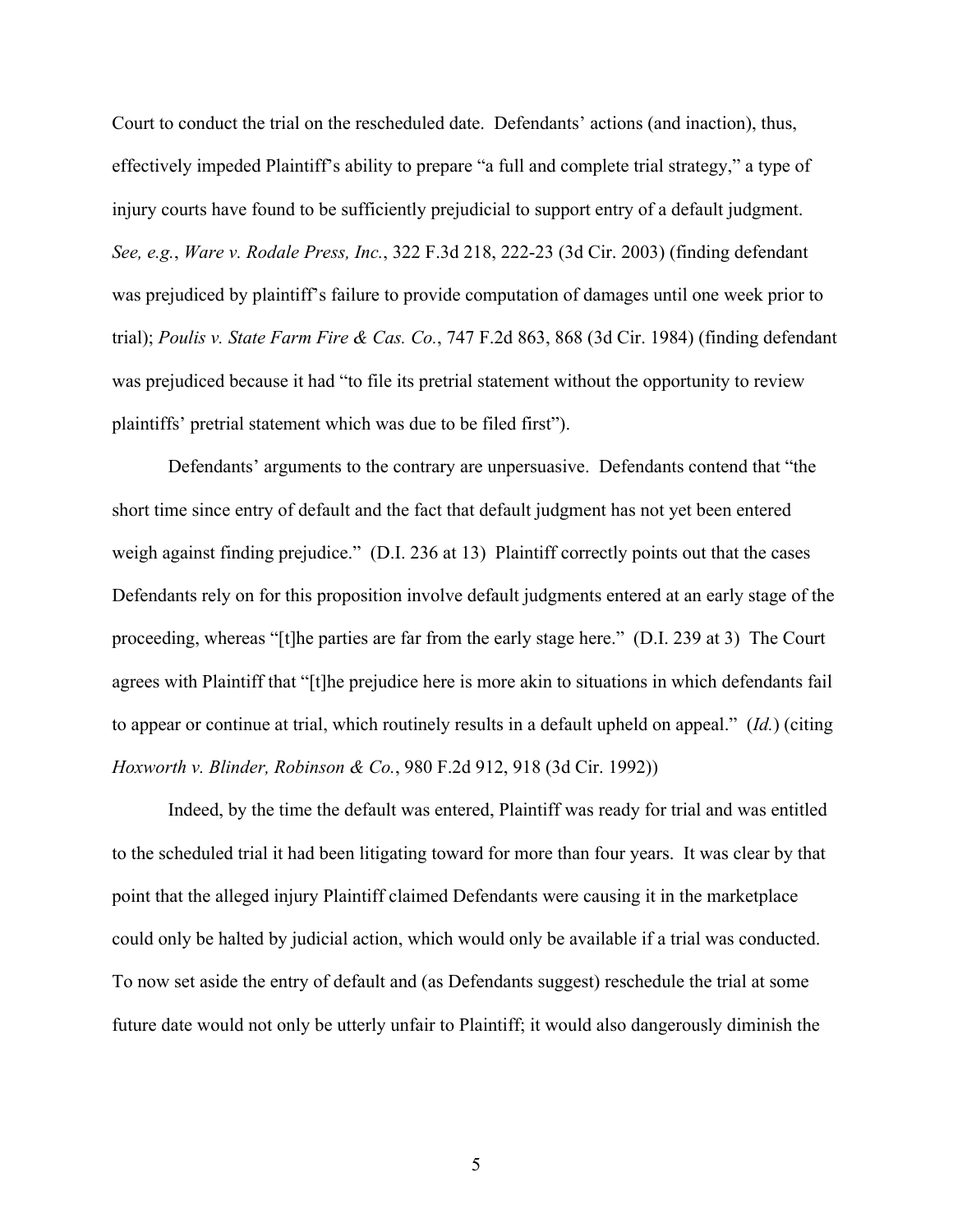deterrence effect of default and default judgment. At bottom, a defendant who defaulted at (or on the eve of) trial does not get a do-over at the expense of a plaintiff who acted diligently.<sup>2</sup>

Defendants' contention that "Plaintiff's arguments regarding prejudice are not directed to issues considered when evaluating whether to set aside a default judgment" is also unavailing. (*See* D.I. 236 at 14) As the Court has explained, Plaintiff has sufficiently demonstrated that it was prejudiced because (among other things) its ability to litigate the merits of the case was hampered by Defendants' lack of participation in the exchange of pretrial disclosures and other proceedings. This kind of prejudice "is not merely the loss of an advantageous position" but is "something more closely tied to the merits of the issue." *In re O'Brien Envtl. Energy, Inc.*, 188 F.3d 116, 127 (3d Cir. 1999).

Defendants unpersuasively suggest that Plaintiff cannot show prejudice because the Court "has already sanctioned Defendants for failure to participate in the pretrial process by precluding service of or opposition to Plaintiff's motions *in limine*." (D.I. 236 at 14) This previouslyentered sanction was intended to reduce the prejudice suffered by Plaintiff as a result of the continuance the Court entered, which was caused by Defendants' failure to have counsel; it may (or may not) have been adequate relief had the parties proceeded with the rescheduled trial. However, since no substituted counsel entered an appearance for Defendants by the deadline set by the Court, and the rescheduled trial could not occur, that sanction is not nearly adequate under the present circumstances.

The prejudice factor, thus, strongly favors the entry of default judgment.

 $2$  Defendants' default on the eve of trial also contributed to a waste of judicial resources and placed an extra burden on the Court's already busy schedule.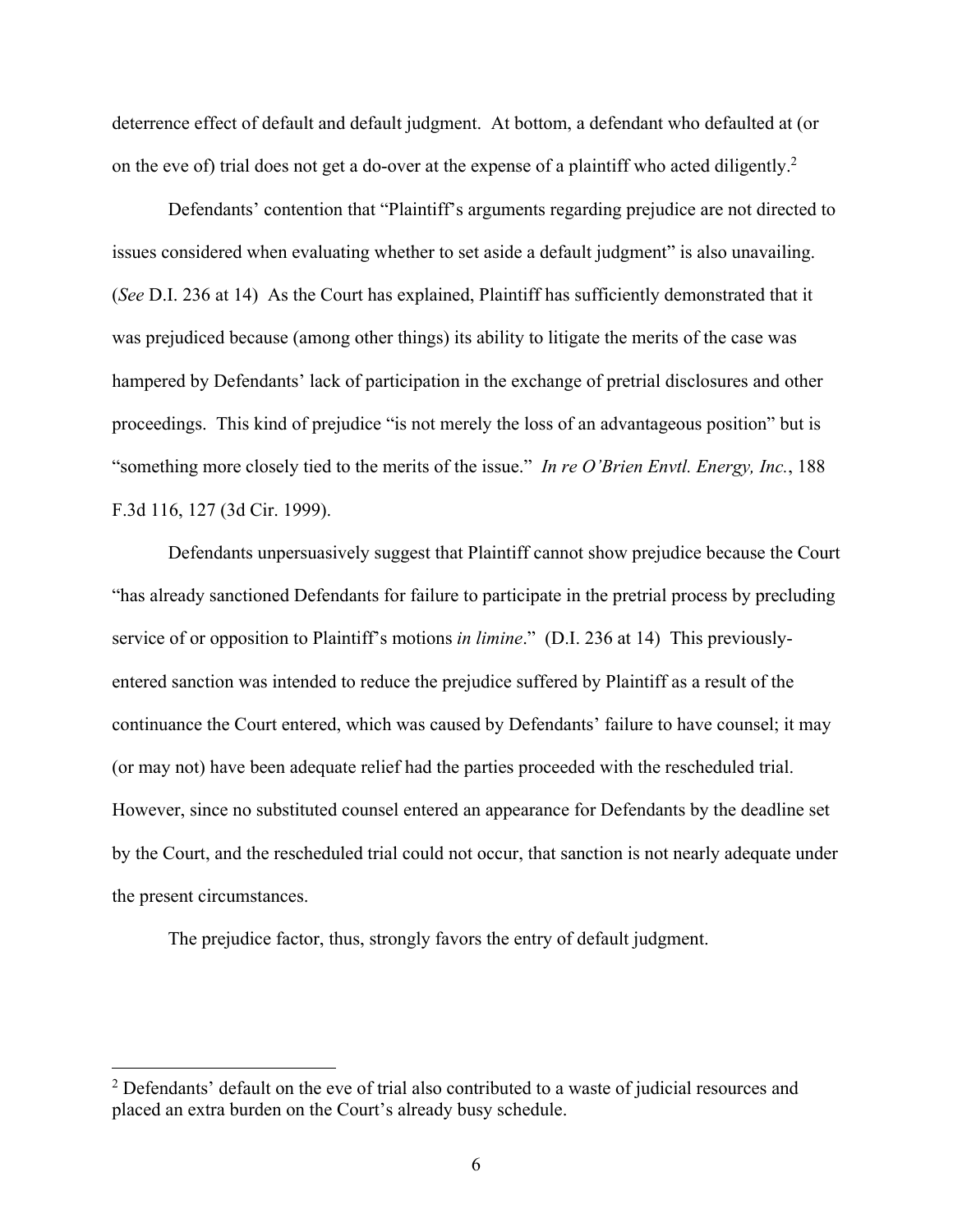3. Defendants have a meritorious defense in this case.<sup>3</sup> "The showing of a meritorious defense is accomplished when allegations of defendant's answer, if established on trial, would constitute a complete defense to the action." *\$55,518.05 in U.S. Currency*, 728 F.2d at 195 (internal quotation marks omitted). The defendant needs to allege "specific facts beyond simple denials or conclusionary statements." *Id.*

Plaintiff faults the remaining defenses in this case for "fail[ing] to go beyond simple general denials and instead provid[ing] conclusory statements that even if proven at trial do not resolve all of Plaintiff's counts." (D.I. 224 at 11) Defendants respond that "facts in the record and the Court's [summary judgment] rulings provide ample support for the viability of Defendants' defenses on central elements of Plaintiff's claims." (D.I. 236 at 4-13)

In the circumstances presented here, the Court sees no reason to limit its assessment of Defendants' defenses to only what is contained in their pleadings. Unlike the cases relied on by Plaintiff, which did not proceed beyond the pleadings stage, this case has been litigated for more than four years. A large volume of evidence has been produced and the Court has ruled on multiple issues on summary judgment. (*See, e.g.*, D.I. 202-04) While the Court is not required to conduct "a mini-trial before it can impose a default," *Hoxworth*, 980 F.2d at 922, none of the

 $3$  Defendants characterize the presence of a meritorious defense as the "most important" factor when evaluating whether to set aside an entry of default. (D.I. 236 at 4) The Court does not agree. While the Third Circuit has described this factor as presenting a "threshold question," this was in the context of explaining that, on a motion to set aside entry of default, a court need not address the other two factors if the party seeking to set aside the default fails to establish a meritorious defense. *See \$55,518.05 in U.S. Currency*, 728 F.2d at 195-97. It is entirely consistent with Third Circuit law to consider and weigh all the pertinent factors – and enter default judgment – even if a meritorious defense happens to be present. *See generally Hritz*, 732 F.2d at 1181 (noting that motions relating to default "do<sup>[]</sup> not lend [themselves] to a rigid formula or to a per se rule").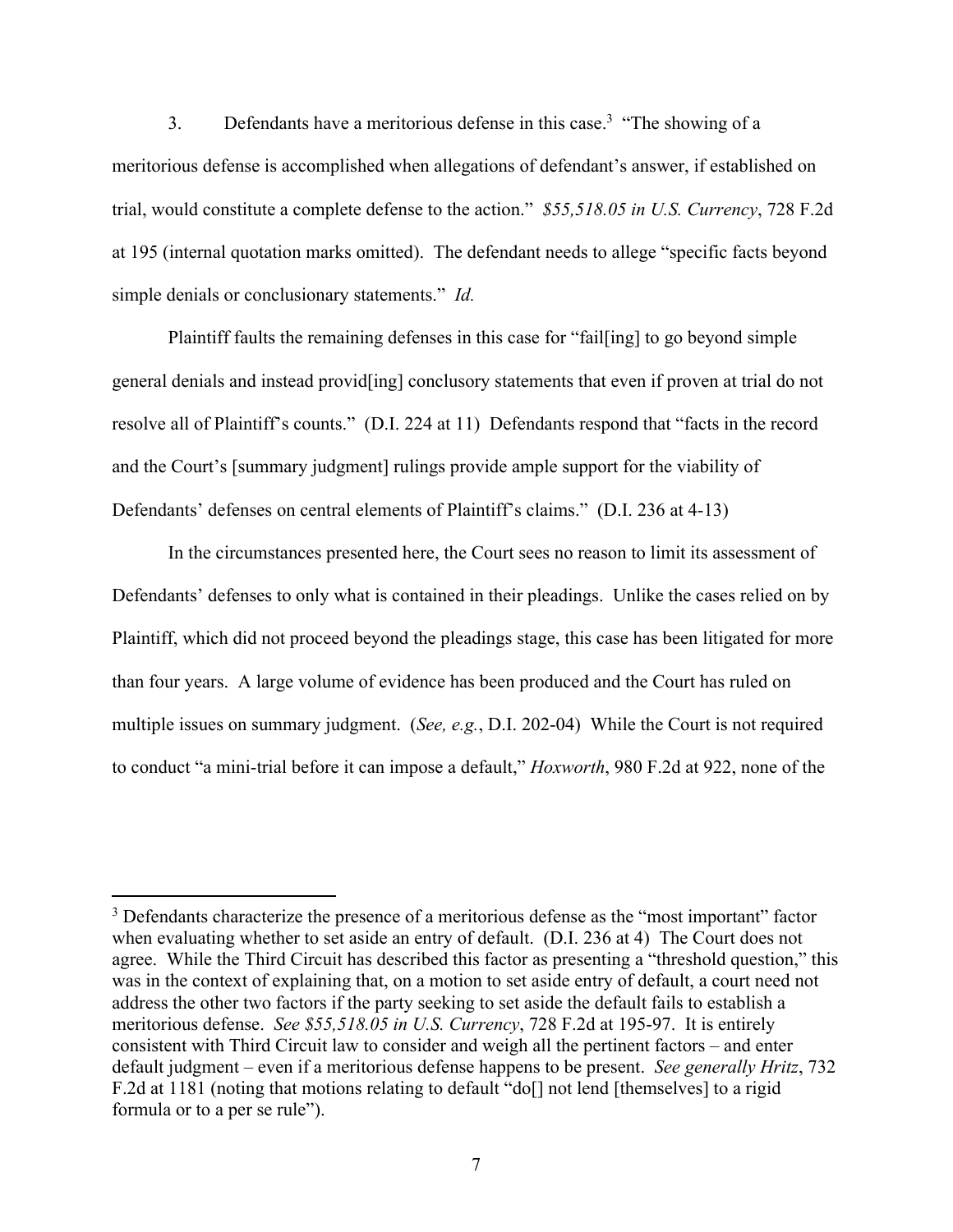cases cited by Plaintiff prohibit the Court from looking beyond the pleadings to determine whether Defendants have a meritorious defense.

Consistent with the Court's denial of Plaintiff's motion for summary judgment regarding the likelihood of confusion and regarding Defendants' affirmative defenses of consent, waiver, and estoppel (*see* D.I. 202, 204), the Court finds that Defendants have a meritorious defense in this case (i.e., one on which they might prevail before a jury). *See, e.g.*, *Briscoe v. Klaus*, 2009 WL 811600, at \*3 (M.D. Pa. Mar. 27, 2009) ("As several of Briscoe's claims successfully cleared the summary judgment hurdle, and were in a posture to proceed to trial, there is no question that they have merit."); *Washington v. Expo Co. GmbH & Co. Kg.*, 2007 WL 2741988, at \*3-4 (E.D. Mich. Sept. 18, 2007) (finding summary judgment ruling established that Defendant had meritorious defense).

Thus, the meritorious defense factor weighs against the entry of default judgment.

4. The entry of default in this case was the result of Defendants' culpable conduct. "For the purposes of Rule 55, culpable conduct is dilatory behavior that is willful or in bad faith." *Girafa.com, Inc. v. Smartdevil Inc.*, 728 F. Supp. 2d 537, 545 (D. Del. 2010) (internal quotation marks omitted); *see also Gross v. Stereo Component Sys., Inc.*, 700 F.2d 120, 124 (3d Cir. 1983). Defendants "acknowledge culpability for their contribution to the deterioration of the attorney-client relationship with prior counsel, which indirectly caused default." (D.I. 236 at 15) They argue, however, that "the default was directly caused by Defendants' inability to obtain substitute counsel despite efforts to do so," insisting this type of conduct "is not the kind of willful refusal to defend that justifies refusal to open a default." (*Id.*) The Court disagrees.

Defendants' inability to obtain substitute counsel cannot be viewed in isolation. It is part of a pattern of delay and lack of representation that has plagued this litigation. For example,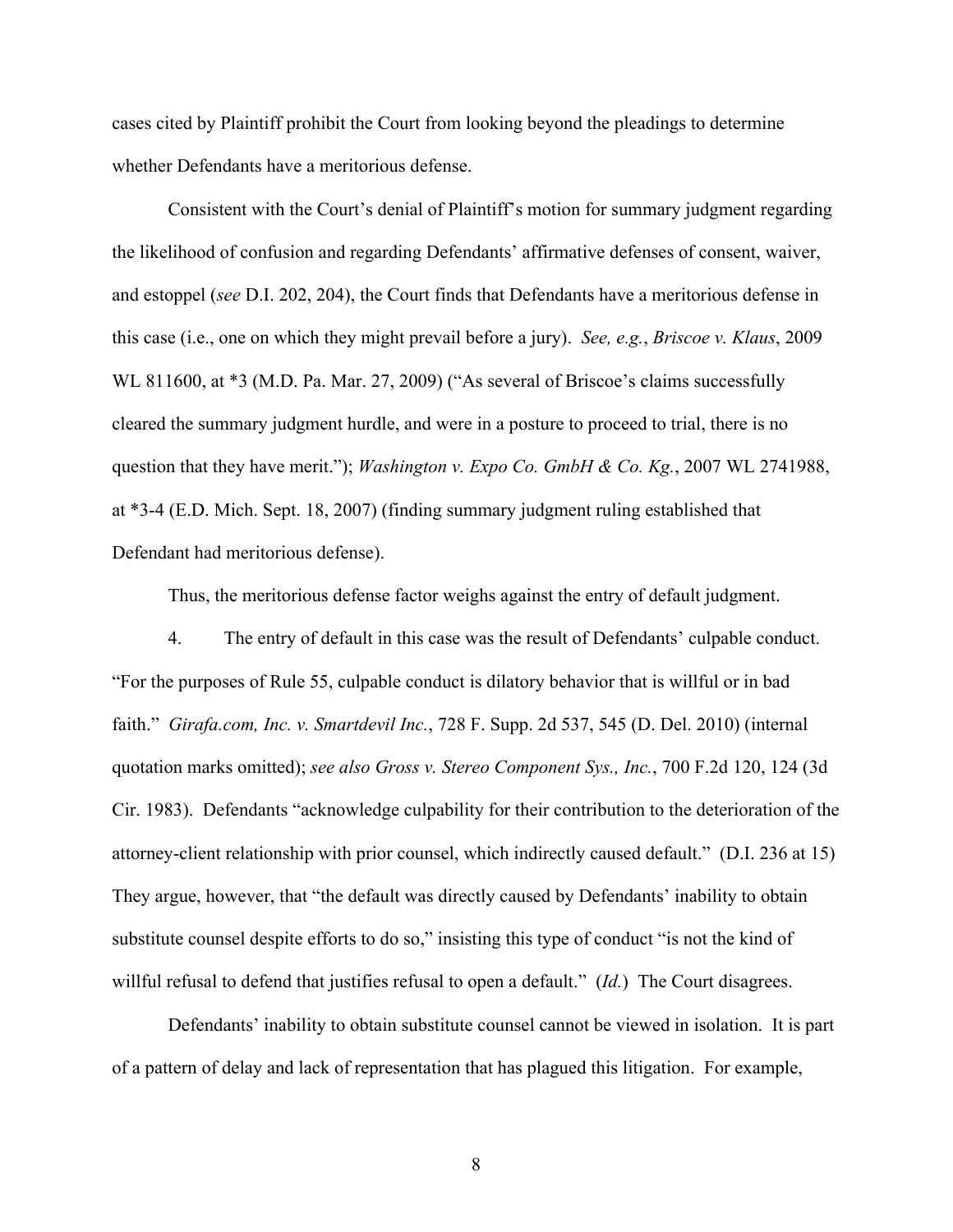Defendants repeatedly sought extensions, ignored orders, and disregarded their discovery obligations. (*See* D.I. 224 at 6-8) Two law firms moved to withdraw, both citing Defendants' unwillingness to follow the advice of counsel, participate in the defense of the matter, and honor their financial obligations. (*See* D.I. 82, 208, 212) Defendants' conduct evinces a pattern of willful refusals to participate in this case in good faith.

In this context, Defendants' difficulties in finding substitute counsel do not provide a persuasive basis for excusing their culpable conduct. Defendants' inability to retain counsel is attributable to Defendants' own conduct. To put much weight on Defendants' eventual efforts to overcome challenges of their own making would be inappropriate.

Defendants also emphasize that "following entry of default, [they] continued to reach out to law firms in an effort to lift the default as quickly as possible." (D.I. 236 at 16) Even assuming (without agreeing) that Defendants demonstrated diligence at the last possible minute, that diligence came too late. The relevant inquiry is whether Defendants' culpable conduct led to the default itself and, as the Court has explained, it did. *See Washington*, 2007 WL 2741988, at \*4 ("While the Court finds that Defendant has acted diligently upon being notified of the default . . . , the relevant inquiry for purposes of the present motions is whether any culpable conduct by Defendant led to the default itself."). The Court is skeptical of Defendants' assurance that there will not be a recurrence of the issues that led to the breakdown in previous attorney-client relationships; but, even if no further counsel issues arise, Defendants' culpable conduct to date (including the recent activities including reviving a defunct entity, launching a new website to promote the accused infringing products, and registering for a new trademark) (*see, e.g.*, D.I. 235 at 1-2), caused the default and fully warrants (when considered in connection with the totality of the circumstances) entry of default judgment.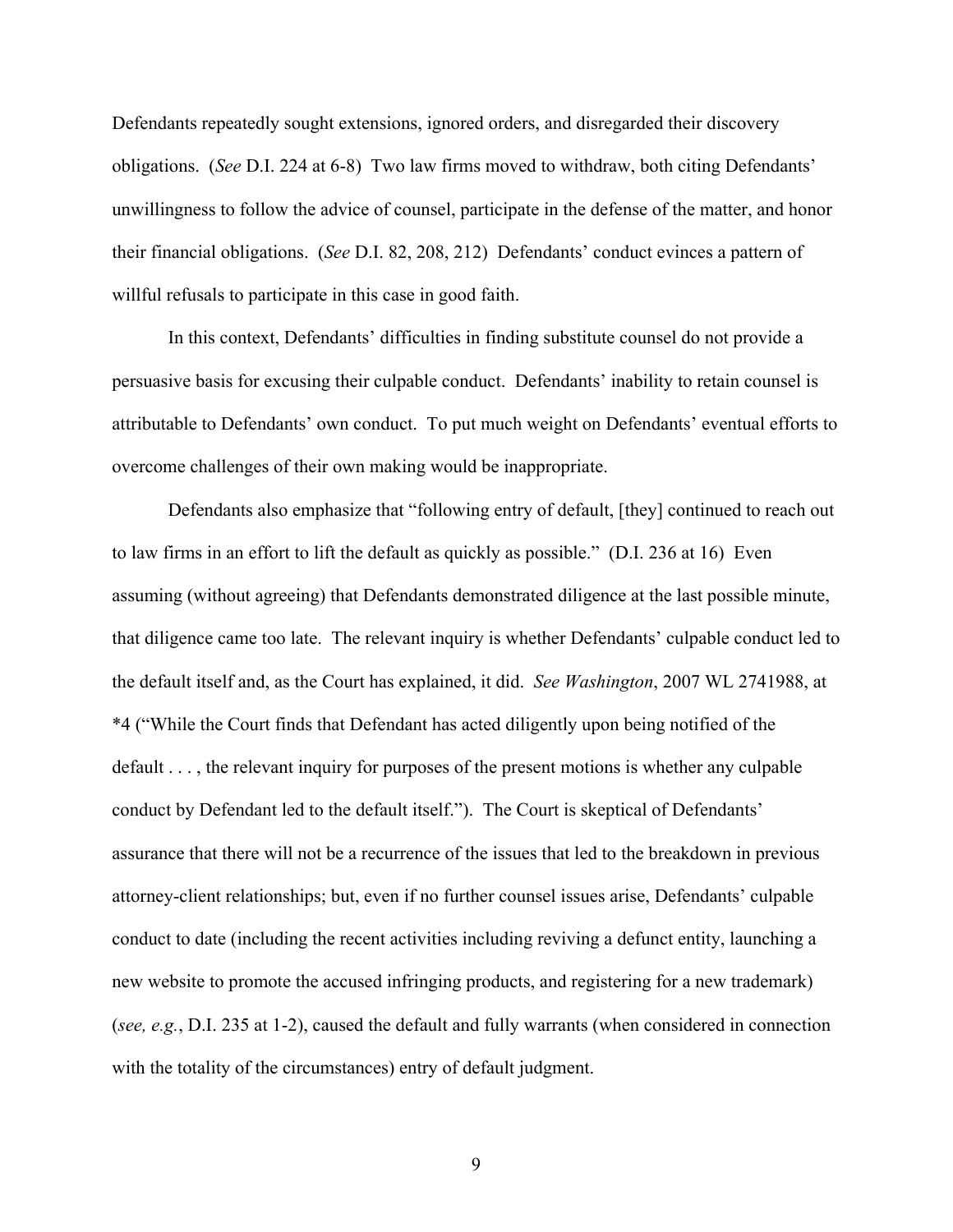The culpable conduct factor, thus, strongly favors the entry of default judgment.

5. Defendants' other arguments are also unavailing. Defendants attempt to distinguish this case from those in which a party fails to appear at trial. In Defendants' view, the trial in this case was never "called," so they never failed to show up. In all practical effect, however, this circumstances here are materially indistinguishable from cases in which trial is "called" and a party doses not show. As corporate parties, Defendants could not appear at trial without counsel. At the date of the scheduled trial, January 10, 2022, Defendants did not have counsel who entered an appearance for them. At the time the Court decided not to proceed with the trial as scheduled – a time at which the Court had hundreds of other cases to attend to, coronavirus cases were spiking (due to the omicron variant), and Plaintiffs were incurring costs by undertaking necessary but one-sided preparations for trial – it was almost certain that Defendants would not show up at trial on the scheduled date. As Plaintiff correctly points out, "if not for the Court initiating these default judgment proceedings, defaulting on the first day of trial (and all the pretrial deadlines that fell between) is exactly where Defendants would have found themselves." (D.I. 239 at 4) The Court's prudent decision to not proceed with the scheduled trial, rather than pushing forward and requiring citizens to show up at the courthouse for jury selection for a trial at which Defendants would not (and could not, given the lack of counsel) appear, does nothing to help Defendants.

Defendants also contend they are entitled to leniency because "default judgment has not yet been entered." (D.I. 236 at 3) The Court's cautious approach, which afforded Defendants every fair opportunity to make their arguments, is not a meritorious basis to deny Plaintiff relief to which it has now fully and persuasively shown it is entitled.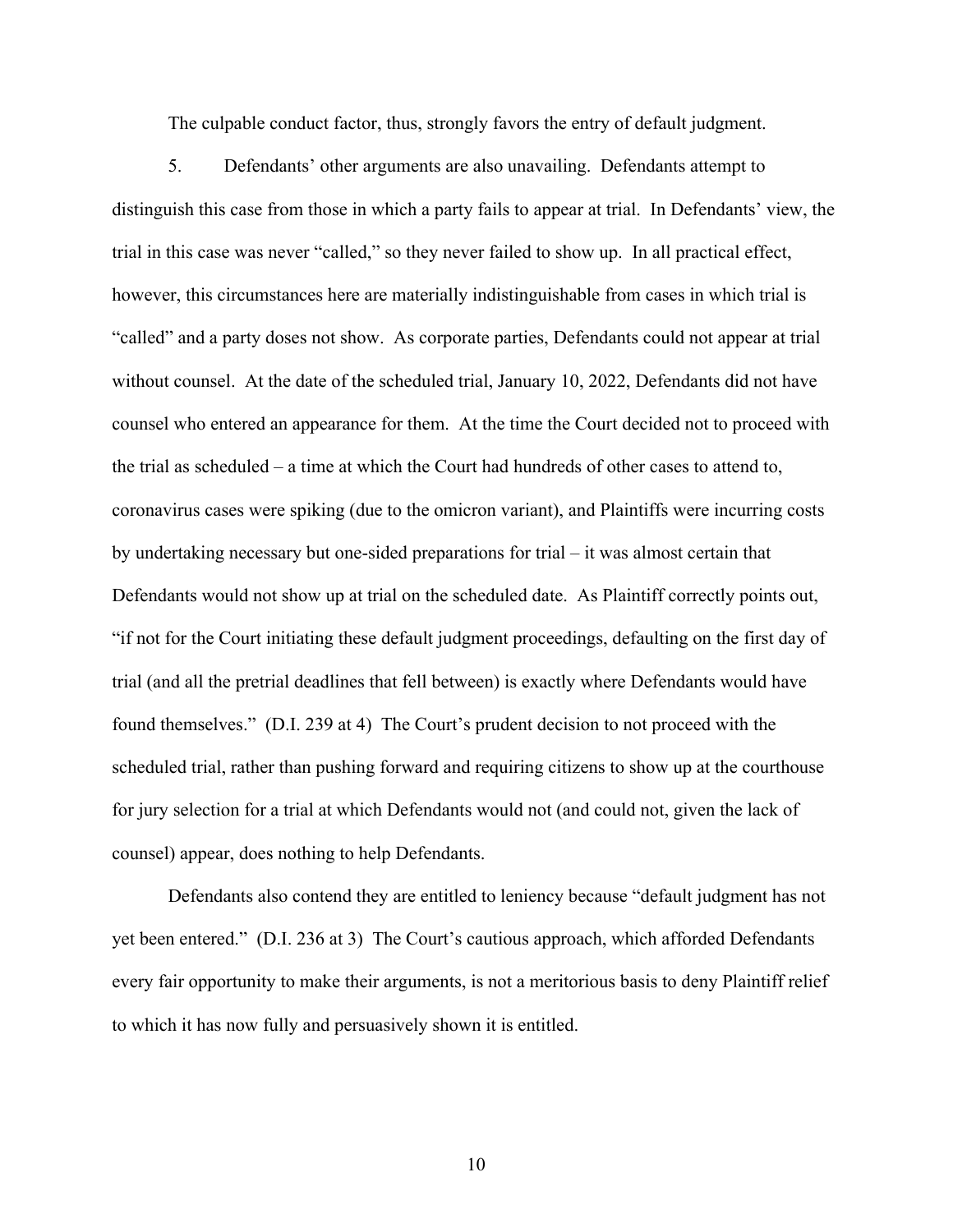6. Weighing the pertinent factors, the Court concludes that entry of default judgment is entirely warranted under the circumstances presented here. Although Defendants have a meritorious defense, the prejudice to Plaintiff absent a default judgment and Defendants' culpable conduct leading to the entry of default both strongly favor the entry of default judgment. Giving appropriate weight to these factors, and considering the totality of the circumstances (including that default judgments are generally disfavored), the Court finds that the most reasonable and appropriate exercise of its discretion is to grant Plaintiff's motion for default judgment and deny Defendants' motion to set aside the default.

7. Turning to the issue of relief, Plaintiff first requests disgorgement of Defendants' profits from infringing sales, pursuant to 15 U.S.C. § 1117(a). Defendants contend that Plaintiff has not established damages with reasonable certainty. (*See* D.I. 236 at 18) Plaintiff alleges it is entitled to recover profits relating to Defendants' (1) over \$17 million of admitted sales of infringing products as of October 2019; and (2) another approximately \$11 million of estimated infringing sales for the November 2019 to December 2021 period (calculated by extrapolation from the period before October 2019).<sup>4</sup> Plaintiff seeks disgorgement in the amount of \$6.5 - 8.5 million, based on its expert's estimation of Defendants' profit margin – ranging from "23.1%" to "36.5%" – on the approximately \$28 million of estimated infringing sales. (*See* D.I. 224 at 18- 19) Defendants do not dispute that Plaintiff is entitled to disgorgement or challenge the infringing sales revenue data cited by Plaintiff. However, they contend that "[t]here is expert testimony in the record supporting profit margins as low as 0.4%." (D.I. 236 at 18)

<sup>&</sup>lt;sup>4</sup> Pursuant to 15 U.S.C. § 1117(a), "[i]n assessing profits the plaintiff shall be required to prove defendant's sales only; defendant must prove all elements of cost or deduction claimed."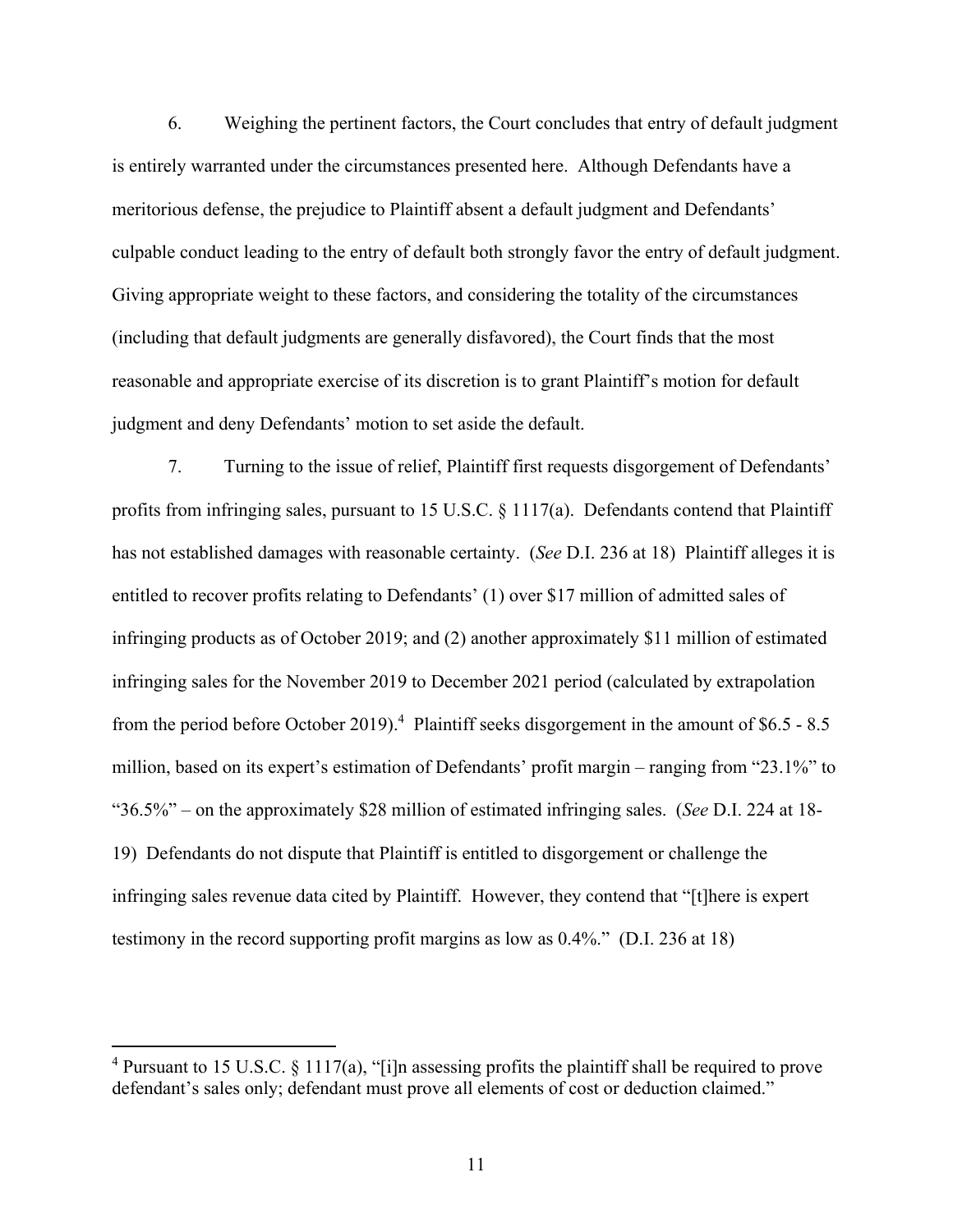After review of the record, the Court finds the estimation of profit margins by

Defendants' expert lacks credibility. Defendants' expert, Dr. Lesovitz, relied heavily on a purported cost sheet provided by Defendants. (*See* D.I. 164 Ex. G at 25-26) The underlying cost sheet (*id.* Ex. B), however, appears to be litigation-driven and unreliable,<sup>5</sup> which in turn renders Dr. Lesovitz's opinion unpersuasive. Additionally, Plaintiff has moved *in limine* to exclude Defendants' evidence of their purported costs, on the grounds that the cost sheet is an inadmissible summary, is without foundation, and is inherently unreliable. (*See generally* D.I. 224 Ex. C) The Court has already ruled that, due to their failure to timely serve pretrial disclosures, they are precluded from opposing Plaintiff's motions *in limine*. (*See* D.I. 214) Thus, in the absence of reliable underlying data for Defendants' actual costs, the Court will not credit Dr. Lesovitz's opinion on Defendants' profit margins.

Instead, the Court will award Plaintiff damages in the amount of \$6.5 million. This amount is consistent with Defendants' revenues from infringing sales (approximately \$28 million) and the lower range of Plaintiff's expert's credible estimation of Defendants' profit margins (23.1%). It is not a "damages overreach," as Defendants incorrectly stated during the oral argument.<sup>6</sup>

 $<sup>5</sup>$  The numbers provided for the first six categories of supposed costs – "Purchases," "Overhead</sup> Expenses," "Warehouse," "Retures [sic]," "General and Adminitrative [sic]" and "Other Loss" – appear to be calculated by an arbitrary formula based on the total gross sales for each year and do not appear to reflect actual costs. For example, for each of the four years listed on the cost sheet, the "Purchases" are always exactly 80% of the sales in that year. Two categories of costs – "Retures [sic]" and "Other Loss" – which Defendants' Rule 30(b)(6) witness testified are not related to one other (D.I. 164 Ex. F at 185), are identical for each of the four years listed. In addition, the litigation cost sheet is not supported by any underlying evidence. Defendants' Rule 30(b)(6) witness admitted Defendants did not regularly keep invoices and receipts (D.I. 164 Ex. F at 113-116), and Defendants represented during discovery that they did not have any discoverable materials on costs (D.I. 164 Ex. E).

<sup>&</sup>lt;sup>6</sup> Defendants ask the Court to schedule an evidentiary hearing to determine the amount of damages. (*See* D.I. 236 at 18) Federal Rule of Civil Procedure 55(b)(2) provides that the Court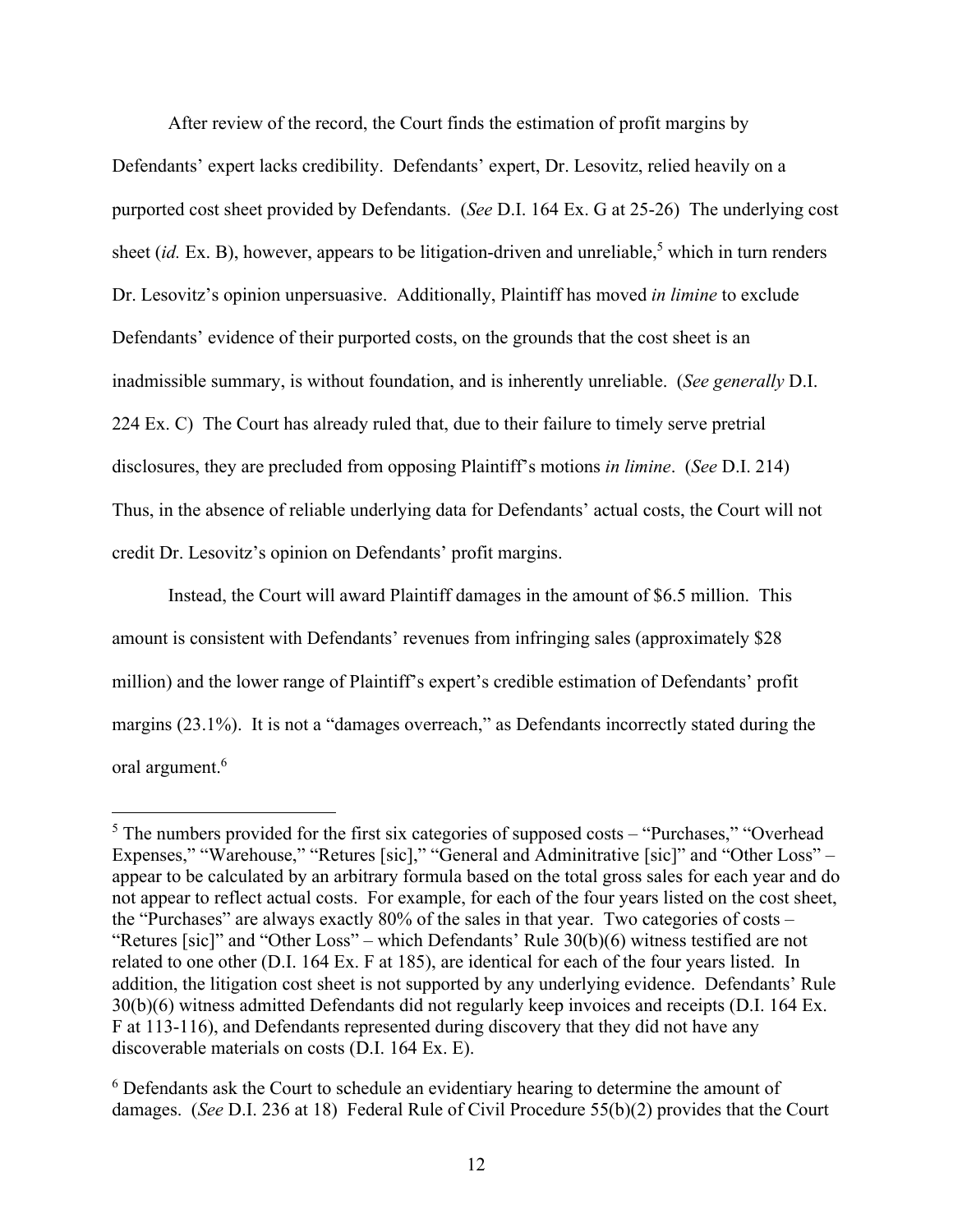8. Plaintiff also seeks permanent injunctive relief. Defendants oppose. They argue that Plaintiff has not met its burden to show that the balance of hardship and the public interest favor the requested relief, as these factors are not "established by mere allegations of liability" and require, instead, factual findings. (D.I. 236 at 18-19) Defendants assert that they could offer evidence that any harm to Plaintiff is minimal due to the severe erosion of brand value that has already occurred, and add that Defendants' settlement with third party Emerson Electric makes an injunction unnecessary. (*See* D.I. 236 at 19) The Court agrees with Plaintiff, however, that "[a]ny injury Defendants could claim to suffer is far outweighed by the irreparable injury that will result to Plaintiff" (D.I. 224 at 15) – including the loss of control over the EMERSON brand and reputation – if Defendants' conduct is not restrained. In addition, the public interest is clearly disserved by permitting Defendants to continue infringing Plaintiff's rights and causing further consumer confusion. Thus, the Court will grant the permanent injunctive relief requested by Plaintiff.

9. Finally, Defendants ask that any injunctive relief awarded by the Court not extend to third parties, including the recently-revived American Ductless AC Corp. ("American Ductless"). (*See* D.I. 236 at 19) Defendants' recent attempts to circumvent the Court's adverse rulings on summary judgment and avoid any judgment or injunction against them persuade the Court that allowing Defendants' commonly-owned affiliates, including American Ductless, to continue Defendants' infringement – and continue to confuse consumers – would improperly

<sup>&</sup>quot;*may* conduct hearings or make referrals" when it needs to determine an amount of damages in connection with entry of a default judgment (emphasis added). Having reviewed the evidence in the record and heard the parties' argument on pertinent issues, the Court finds that a separate evidentiary hearing is unnecessary here. The Court is able to fulfill its "independent duty to inquire into the amount of judgment sought by" Plaintiff without holding Defendants' requested hearing. *Star Pac. Corp. v. Star Atl. Corp.*, 574 F. App'x 225, 231 n.5 (3d Cir. 2014).